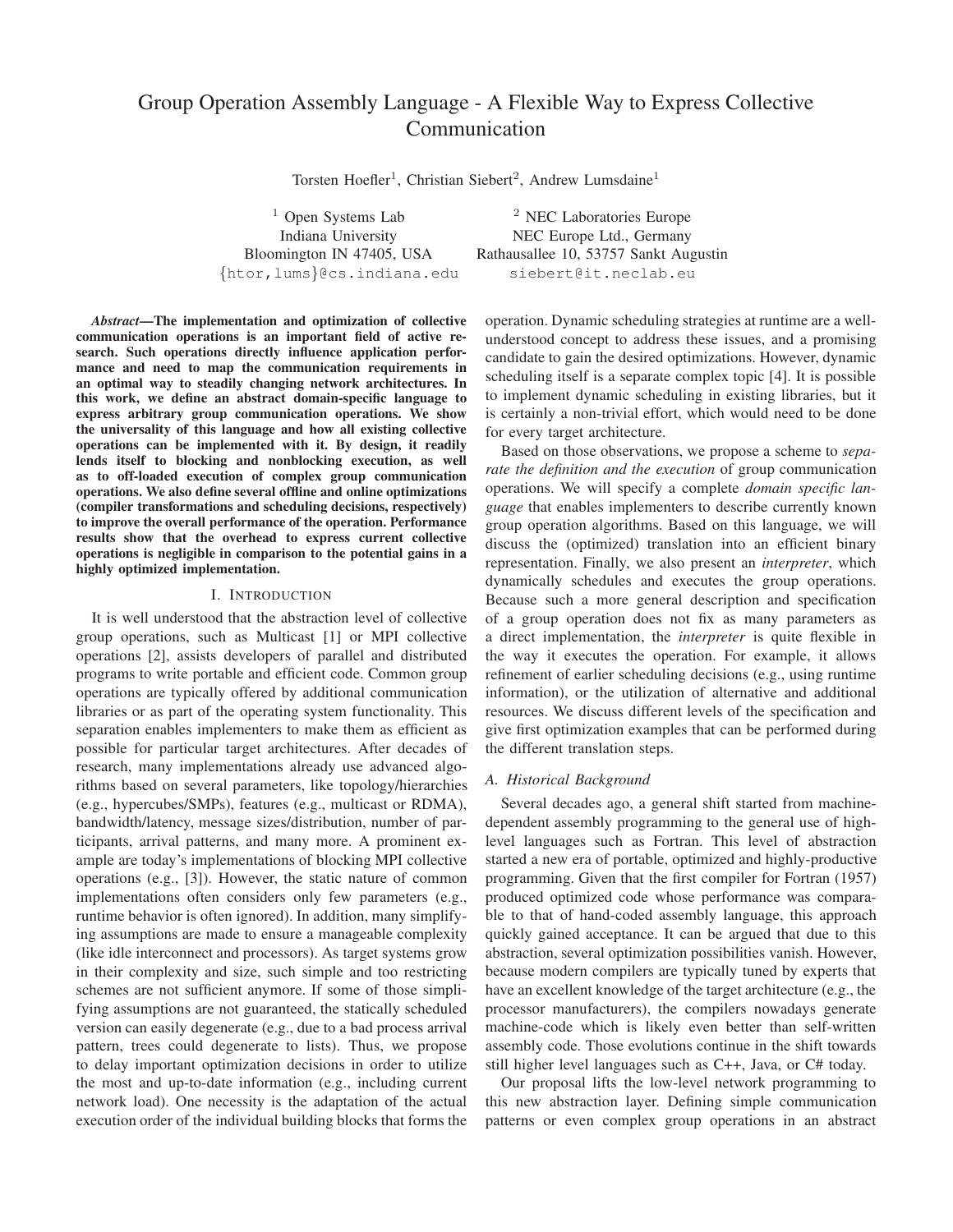way allows a more rapid development whereas increasing portability. Future translation systems could take the burden of applying general optimization techniques from the implementer (similar to transformations like loop unrolling), and additionally enable sophisticated optimizations that might be target specific (like SSE utilization). The independence to execute such a group operation (i.e., detached from the main CPU) even allows the complete offloading of the operations to a dedicated network card. This plays a special role because it enables true asynchronous progression (i.e., packets are forwarded without main CPU involvement) and reduces resource contention as well as the influence of OS jitter.

Without loss of extensibility, we consider simple network primitives as basic building blocks for complex group communication operations. Our proposed language can be used to implement such operations and to compile them into an optimized (possibly target-specific) representation that is eventually executed while being dynamically scheduled at runtime.

# *B. Universal Group Communication Operations*

In order to design a general specification language for group communication algorithms, we characterize possible transformations that can be applied to data in a parallel system. Our definition bases on process-local data items denoting nonoverlapping memory regions, identified by  $d_j^i$ .

**Definition 1.** *A* **group** G *is a set of* p *individual processes, where each process can be identified by a unique rank number. The rank is given as an integral value in the interval* [0, p)*.* Each process *i* in the group possesses a set of data items  $D_i$ .

The set  $S = \bigcup_{i=0}^{p-1} D_i$  that consists of the sets of data items of all processes is called (group) state.

**Definition 2.** *A* **universal group communication** *is described by an initial starting state*  $S_s$  *and a final state*  $S_f$ *.* 

For example, a broadcast's starting state would be a data item  $d_0^r$  on a designated root process r and no data items on the other processes, i.e.,  $D_r = \{d_0^r\}$  and  $S_s = \{D_r\}$ . The broadcast replicates this data to all other processes of the specified group, i.e.,  $S_f = \{D_0, D_1, \ldots, D_{p-1} | \forall 0 \le i < p$ :  $D_i = \{d_0^r\}$ .

**Definition 3.** *A* **group communication operation**  $\mathcal{F}(S_1) \Rightarrow$ S<sup>2</sup> *describes a communication function that realizes the state transition from*  $S_1$  *to*  $S_2$ *.* 

A *group communication operation*  $\mathcal{F}(S_1) \Rightarrow S_2$  can itself be constructed from the strictly ordered application of other group communication operations:  $\mathcal{F}(S_1) = \mathcal{F}_2(\mathcal{F}_1(S_1))$  with  $\mathcal{F}_1(S_1) \Rightarrow S_x$  and  $\mathcal{F}_2(S_x) \Rightarrow S_2$ . The simplest group communication operation consists of a single primitive function.

**Theorem 1.** *Any state change*  $S_1 \Rightarrow S_2$  *can be expressed with a strictly ordered sequence of primitive operations. The minimally needed* primitive operations *are transmission of data items between a pair of processes, and local transformations of process-local data items.*

*Proof:* Any data item d can simply be transmitted to all processes and then transformed locally. Local transformations can copy, transform, or delete data items. Thus, any state change can be modeled.

We showed that any group operation can be modeled as a ordered sequence of message transmissions and local transformations. We will relax this definition in Section II.

# *C. Background and Related Work*

Well-established communication libraries, such as MPI [2], show that a limited set of group operations is very useful to support application developers in the development of applications that communicate in regular patterns. In addition to that, it is shown by newer developments that it can be very useful to extend group communication operations to irregular communication algorithms, such as parallel sparse matrix computations. A specific proposal for inclusion in the next generation MPI standard are sparse collective operations [5]. Such operations allow the definition of arbitrary independent communication relations among a group of processes. This allows more flexibility than the well-known set of static collective operations and has a good optimization potential.

Another field of research are nonblocking collective operations. Such operations discern start and completion of a collective operation, and therefore allow to execute a predefined group communication operation simultaneously to other computations on the main CPU. Asynchronous progression makes an abstraction of the group operation necessary and typical implementations [6], [7] use communication schedules to represent the communication. However, as far as our experience goes there is currently no efficient way to create and handle the necessary schedules. The existing implementations rely on too simple description and execution schemes that certainly limit flexibility and prevent better optimizations.

Efficient online work scheduling algorithms for a set of given resources has been studied in detail in the context of operating systems. Findings in this area can be applied in order to implement an efficient scheduler for group operations.

Based on Moore's law [8], it is clear that parallelism in computer architectures will continue to emerge and it is easy to conclude that new concepts have to be found to utilize this parallelism efficiently. Our concept to separate complex group communication from the computation enables an additional level of functional parallelism. If we have an abstract and versatile definition of communication operations, then it is obvious that those operations can be executed on different units, e.g., a spare core or a network interface card. New nonblocking interfaces, such as nonblocking collectives or asynchronous collective file I/O provide a mighty tool to the developer that allows full exploitation of the additional resources. Wellknown issues like missing asynchronous progression [9] will also be solved implicitly by our approach.

## II. A UNIVERSAL DEFINITION FOR GROUP OPERATIONS

Theorem 1 shows that we can define a language for universal group communication operations that is based on two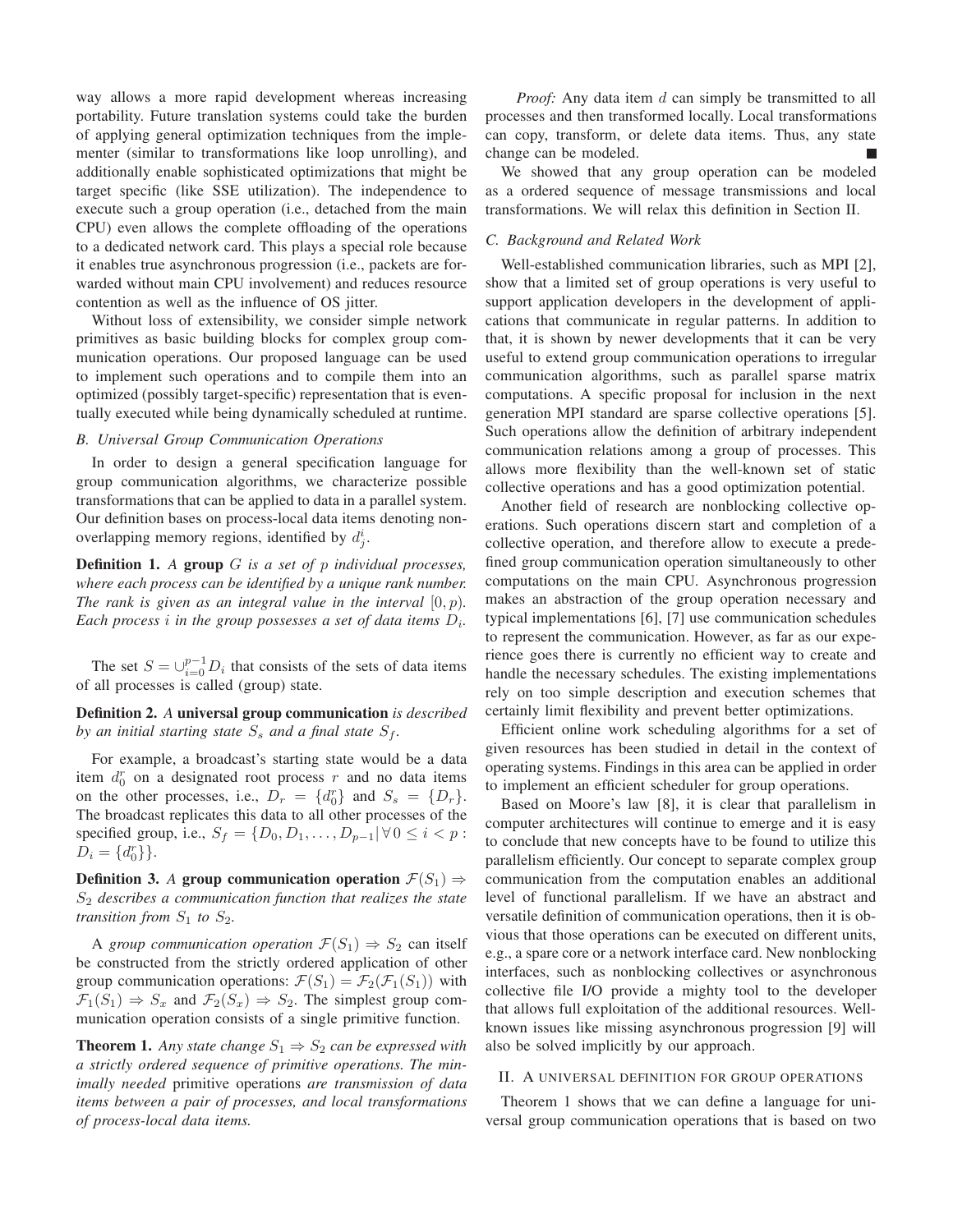primitives and a strict ordering among operations. Schemes implemented in LibNBC [6] and IBM's Collective Component Messaging Interface [7] already rely on such a strict ordering. In order to improve the efficiency of the scheduler, we show how this ordering can be relaxed to provide more degrees of freedom at each given scheduling decision.

# **Theorem 2.** *Strict ordering is only necessary relative to each data item.*

*Proof:* All data items denote non-overlapping memory regions at a specific process. We can introduce dependencies that are required for a semantically correct execution of a group communication operation. For each data item, the order of: transformations, receives, receives and sends, receives and transformations, and transformations and sends has to be preserved to ensure correct execution of the group operation. The relative ordering of transformations and transmissions between different data items is not required for semantical correctness because they identify distinct memory locations.

We note that different intermediate states are possible while the operation is running. Those different possible states form the pool where the scheduler can choose from.

An example is given in the following ( $a \xrightarrow{c} b$  stands for the transmission of item c from process a to b, and  $c = f(q, h)$ represents the local transformation (reduction) of  $g$  and  $h$  to  $c$ ).

# **Example 1.** *Given the state transition*

 $S_s = \{D_0 = \{d_0^0, d_1^0\}, D_1 = \{d_0^1\}, D_2 = \{d_0^2\}$  to  $S_f = \{D_0 = \{d_0^0 \cdot d_0^1, d_1^0 \cdot d_0^2\}, D_1 = \{d_0^1\}, D_2 = \{d_0^2\}\},\$  then  $\mathcal{F}(S_s) \Rightarrow S_f : 1 \xrightarrow{d_0^1} 0 \circ 2 \xrightarrow{d_0^2} 0 \circ f(d_0^0, d_0^1) \circ f(d_1^0, d_0^2)$  would *be a possible group communication operation.*

It is easy to see that transformations can be applied to this operation as long as the order relative to the data items is preserved. The transmissions  $1 \xrightarrow{d_0^1} 0$  and  $2 \xrightarrow{d_0^2} 0$  can for example be exchanged or even executed simultaneously (which is likely to happen in a communication network). Also the local computations  $f(d_0^0, d_0^1)$  and  $f(d_1^0, d_0^2)$  can be executed independently. However, the order relative to data items has to be preserved, in this case, data must be received before the transformation can be applied. This simple example shows that many possibilities exist to actually implement group communication operations (typically the number of alternatives grows exponentially with the number of primitives). On a given target architecture, some of them allow faster execution (e.g., in parallel) or achieve a better overall message schedule than others.

In the following section, we propose a formal language to express arbitrary group communication operations, without implicitly limiting the number of possible implementations.

## III. THE GROUP OPERATIONS ASSEMBLY LANGUAGE

In this section, we specify our *Group Operations Assembly Language* (GOAL) that can be used to describe arbitrary group

communication operations. A group communication operation (global view) is split into the corresponding process-individual parts (local view), which is then implemented using GOAL. First, we present a human-readable form of the GOAL, which can be directly generated, e.g., by profiling tools. We present a particular example language that can easily be adjusted to the user's need and which should be extended to support targetspecific features. Higher-level languages that for instance directly support collective operations should be layered above such an assembly language - even though this paper will focus on the ground work and only envisions follow-up products.

An assembler is used to translate a GOAL source code into a binary object code (e.g. by creating op-codes and resolving symbolic names). This intermediate representation could also be created directly through a library interface whenever the performance critical assembly step should be avoided.

Next, all primitives in the described group operation will be pre-scheduled taking the attached dependencies into account (e.g., by running a topological sort on the resulting DAG), optimized and transformed into a suitable representation for an efficient execution.

## *A. The textual GOAL specification*

The textual GOAL is designed as a simple domain specific language that can be processed by an  $LR(1)$  parser. In order to enable simple evaluation schemes, we require that local transformations are free of side effects and are guaranteed to terminate.

In our language, a buffer is a consecutive area of memory that is simply identified by its starting address and a size. Such a buffer is conceptually similar to a data item, although buffers are allowed to have overlapping memory regions. Processes are simply identified by an integer, and the actual translation to a hardware address is left to the implementation. Local transformations are defined on two buffers and are called tasks. Figure 1 shows the Extended Backus-Naur Form (EBNF) of the GOAL language. Primitives for local transformations (*function*) and data transmission (*send*/*recv*) are available. All these primitive operations can be executed in arbitrary order or in parallel as long as no restricting dependency is specified. Such a dependency is necessary if an action can only be started after another action has been completed. A dependency can be defined between any pair of primitive operations and is specified as requ  $A \rightarrow B$ , which means that A requires B to be finished before it is allowed to be executed. Dependencies might also become necessary if buffers overlap and have to be defined by the user of GOAL. Additionally to ensuring semantical correctness, dependencies can be used to restrict scheduling decisions (e.g., the order of sends in a binomial tree is crucial for its runtime as opposed to a binary tree).

Note that terminal symbols that denote action types or parametrize actions, such as *send*, *recv*, *requ*, *exec*, *to*, *with*, *from* and *user* are not allowed as identifiers. An arbitrary number of whitespaces (newline, tab, space) is allowed between any tokens in the language. Everything between  $a \# sign$  and the end of a source line is ignored (e.g., for comments).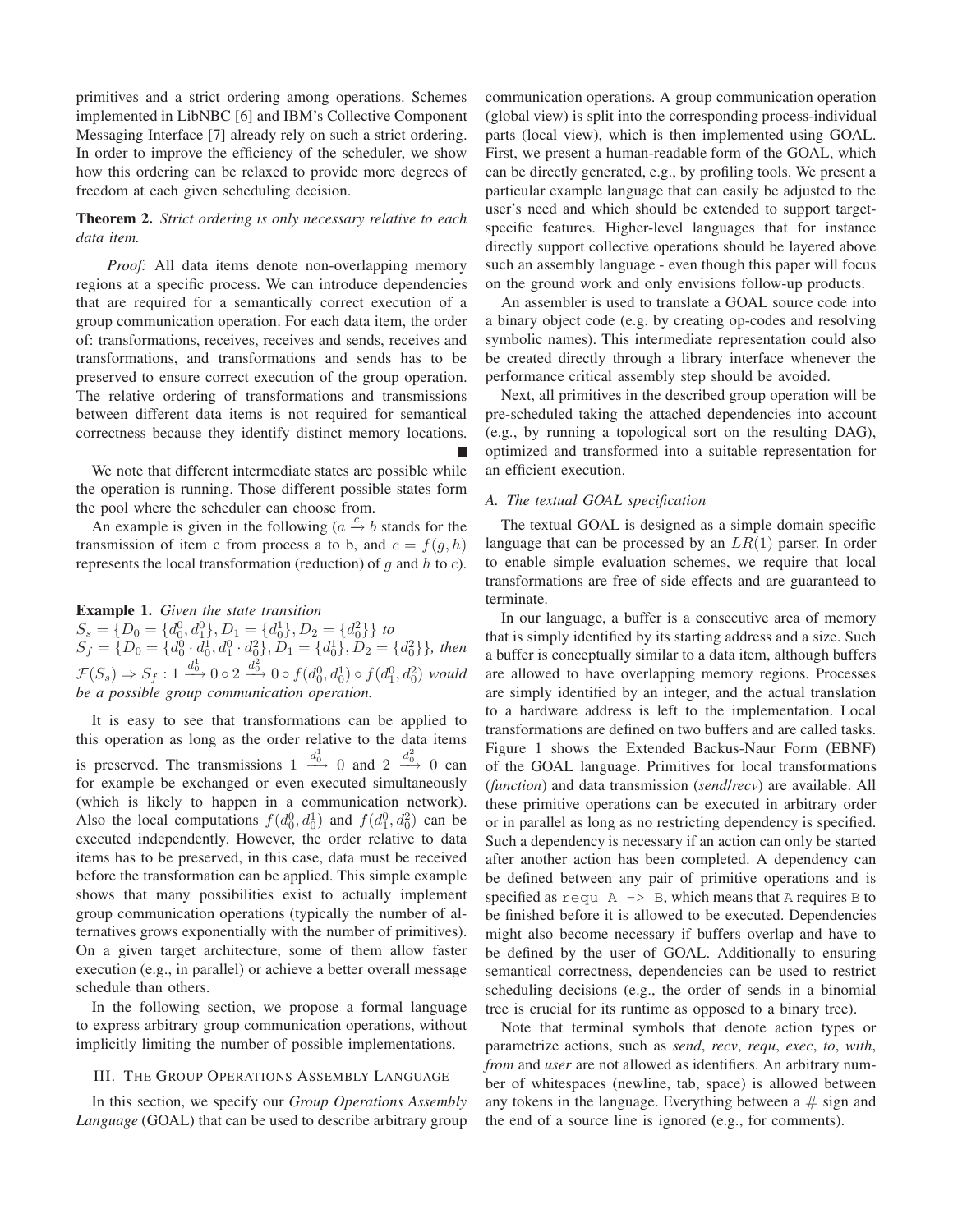```
\langleGOAL> ::= ( \langle<br/>operation> | \langledependency>) ';' )+
<letter> ::= 'a'|'b'|..|'y'|'z' | 'A'|'B'|..|'Y'|'Z'
<digit> ::= '0'|'1'|'2'|'3'|'4'|'5'|'6'|'7'|'8'|'9'
<integer> ::= <digit>+
<identifier> ::= <letter> { <letter> | <digit> | '_' }
\iff:= (* will be defined below *)
<buffer> ::= <integer> ',' <integer>
<target> ::= <integer> (* unique identifier for other processes *)
<sendop>: = 'send' <br/> <br/> <br/>to' <target>
<recvop>::= 'recv' <br/> <br/> <br/>thom' <target>
<task> := 'exec' <function> 'with' <br/> <br/> <br/> <br/>hter> ',' <br/> <br/> <br/> <br/>thery
<operation> ::= [ <identifier> ':' ] ( <sendop> | <recvop> | <task> )
<dependency> ::= 'requ' <identifier> '->' <identifier>
```
Fig. 1. Extended Backus-Naur Form of GOAL

The semantics of a send/receive pair is clear, they simply transmit a message from one process to another. Local operations can either be chosen from a set of predefined operations or from arbitrary user-supplied functions. The former have the advantage that they only define semantics and therefore allow execution on all units that support this operation. For predefined operations, both buffers must contain the same number of basic elements. This restriction does not apply to user-defined operations where the user is free to use the two buffers arbitrarily. The set of element-wise reduction functions is predefined as follows.

```
\text{Copcode}:= ('max'|'min'|'sum'|'prod') |
             ('l'|'b')('and'|'or'|'xor') | 'copy'
             (* logical, bitwise and copy *)
<datatype> ::= ('Int'|'UInt'|'Float')
               ('8'|'16'|'32'|'64')
<function> ::= <opcode> <datatype> |
               'user' <integer> (* function ident. *)
```
The user can define own functions that accept two buffer arguments with the keyword user. The interpreter will then ensure that the function at the supplied pointer will be executed by the main CPU with the arguments  $(*func)$  (void  $*buf1$ , int size1, void\* buf2, int size2).

If we assume 1 byte integer data items beginning at address 500 and sum as operation, Example 1 could be expressed in textual GOAL on the three participating processes as follows:

# **Example 2.**

```
rank #0 {
  r1: recv 503,1 from 1;
  r2: recv 504,1 from 2;
  e1: exec sumInt8 with 501, 1 503, 1;
  e2: exec sumInt8 with 502, 1 504, 1;
  requ e1 \rightarrow r1;
  requ e2 \rightarrow r2;
}
rank #1, #2 {
  send 501,1 to 0;
}
```
# *B. GOAL Library Interface*

Our EBNF description can be turned into a library interface that retains all optimization and transformation possibilities of the original language. However, there are many ways to implement such an interface. Our implementation in LibNBC [6] uses the following functions:

```
goal GOAL_Create() = creates an opaque GOAL object
fid GOAL_Reg_func(goal, func) = register user function
id GOAL Send(goal, sbuf, size, dest) \equiv <sendop>
id GOAL_Recv(goal, rbuf, size, src) \equiv <recvop>
id GOAL_Exec(goal, fid, buf1, s1, buf2, s2) \equiv <task>
GOAL_Requ(goal, A, B) \equiv <dependency>
sched GOAL Compile(goal) = assembly step
GOL Sched run(sched) = execute schedule
```
**Example 3.** *Example 2 could be expressed as follows:*

GOAL\_Create() if  $(rank = 0)$  {  $r1 = GOAL\_Recv(q, 503, 1, 1)$  $r2 = GOAL\_Recv(g, 504, 1, 2)$  $e1 = GOAL\_Exec(g, sumInt8, 501, 1, 503, 1)$  $e2 = GOAL$  Exec(q, sumInt8, 502, 1, 504, 1)  $GOAL\_Regu(q, e1, r1)$  $GOAL\_Regu$  (g, e2,  $r2$ ) } elif ((rank = 1) or (rank = 2)) { GOAL\_Send(g,501,1,0) }  $sched = GOAL\_Compile(q)$ 

# *C. The GOAL Schedule*

The GOAL language (both the textual version as well as the library version) define an architecture-independent way of expressing group operations. For performance reasons, GOAL is translated into a machine-dependent format, just like other languages, such as C/C++ and Java which are compiled into machine language (or bytecode respectively). This final representation, called schedule, should be carefully adapted to execute efficiently on the target (network) architecture. We call the particular description for a specific architecture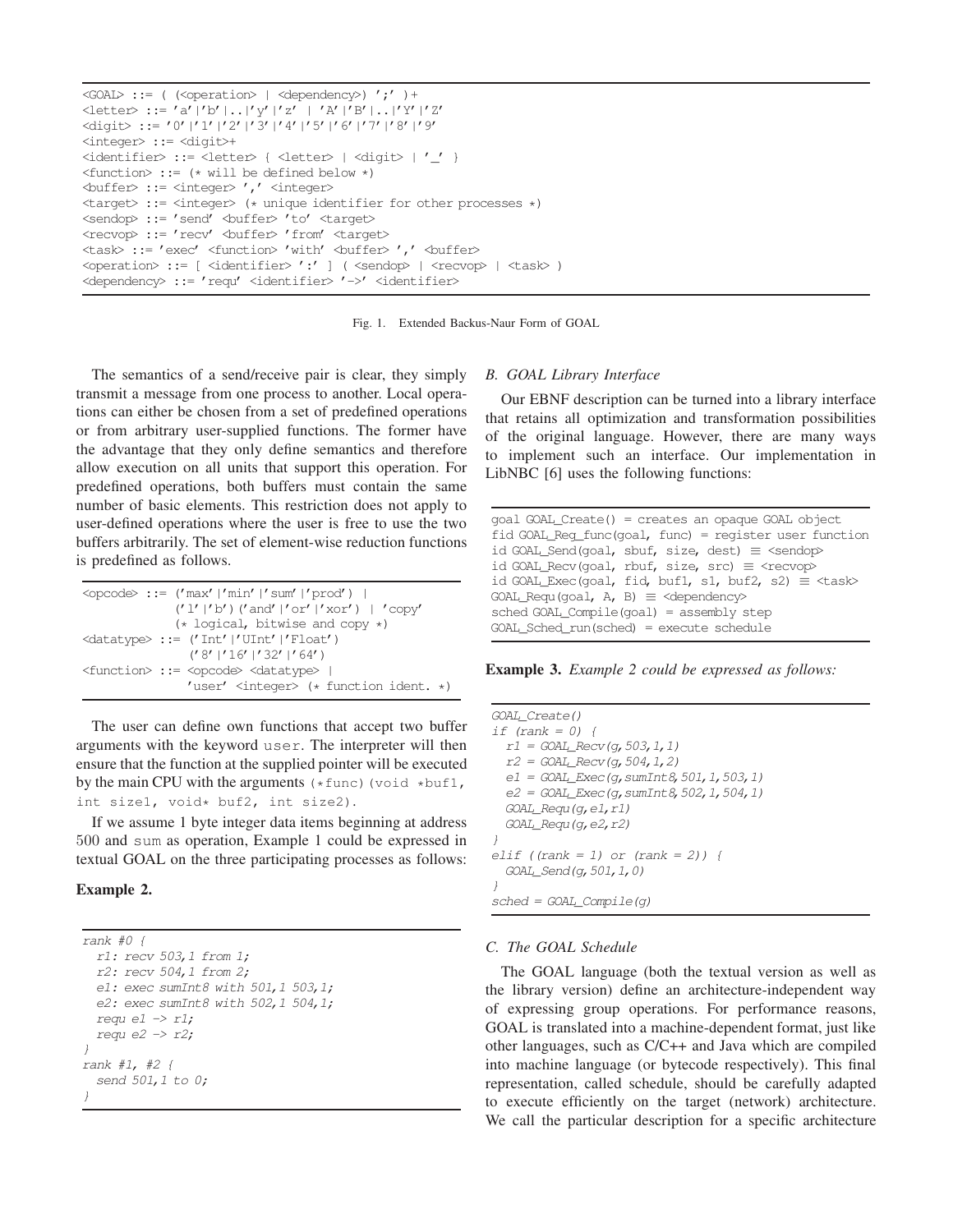*Network Instruction Set Architecture* (NISA). In this paper we define the NISA that we used to implement our first prototype for execution on a separate CPU core. This NISA can be extended or adapted to different network architectures (e.g., InfiniBand [10] targets could split a send operation into a memory-registration task and an RDMA write operation, thus enabling more parallelism and automatic/pipelined preregistration such as in [11]).

All group communication operations in a GOAL description form a Directed Acyclic Graph (DAG)  $G = (V, E)$  where the set of vertices V includes all actions and the set of edges E includes all dependencies. Such a DAG can be serialized into a stream of actions that retains all properties of the DAG. Multiple different streams are often possible and thus enable dynamic scheduling. We use the following binary format to hold the resulting schedule:

| <schedule> ::= <independent> <action>+</action></independent></schedule>                     |
|----------------------------------------------------------------------------------------------|
| $\frac{\text{count}}{\text{min}}$ ::= (* unsigned 32-bit integer *)                          |
| $\langle \text{offset} \rangle$ ::= (* unsigned 32-bit integer *)                            |
| $\langle$ num sources> ::= (* unsigned 16-bit integer *)                                     |
| $\langle \text{type} \rangle$ := (* unsigned 16-bit integer *)                               |
| <independent> ::= <count> <offset>+</offset></count></independent>                           |
| <dependent> ::= <count> <offset>*</offset></count></dependent>                               |
| <action> ::= <num sources=""> <operation> <dependent></dependent></operation></num></action> |
| <operation> ::= <type> <parameters></parameters></type></operation>                          |
| $\Diamond$ parameters $>$ ::= (* operation-specific parameters *)                            |

This representation embeds all topological sorts of the DAG, thus enabling efficient dependency-driven scheduling. All independent actions (i.e., actions that can be started immediately without waiting for anything) are listed at the beginning of the schedule (offsets are given relative to the start of the schedule). All other actions in the schedule depend on at least one other action. Actions start with a counter representing the number of incoming edges in the DAG, followed by the actual operation with its specific parameters, and close with references to all dependent actions.

Such techniques have been explored for DAG-driven computations in the past [12], [13], and we want to establish an equivalent for the more general group communication operations. Our execution model represents the data-driven execution in the established models. Demand-driven execution would cause many control messages (each process would have to request data from remote processes instead of just receiving it) and is thus not considered.

**Example 4.** *Figure 2(a) shows our Example in form of a DAG representation. The independent actions* r1 *and* r2 *(*num sources = 0*) have* e1 *and* e2 *as dependent actions respectively. The actions* e1 *and* e2 *both depend on exactly one other action and therefore have a sources counter of 1 in the schedule. Figure 2 (b-e) shows some possible orders of execution of this graph. The online scheduler can choose the best execution order based on the availability of either data item* c *or* d *(cf. Example 1). Also note, that (e.g., on a multicore CPU) e1 and e2 can be executed in parallel, and (e.g., on a multi-port network), r1 and r2 can received in parallel. Therefore, the scheduler is free to execute the whole DAG*



Fig. 2. Dependency DAG (a) and some possible execution orders (b-e)

#### *based on the available resources.*

Local optimization is enabled in that the associated computation can be executed immediately as soon as any receive is completed. This is possible because the scheduler can choose from any valid topological ordering of the graph, and can thus (dynamically) select a suitable path based on the current progress of the individual elements.

Global optimization can be performed in a superordinate compilation step. If all processes of a group are known at compile time, then the compiler can collect the communication schedules from all processes and compose a global communication graph. Now, the compiler can map this graph to a particular network architecture and compute a better communication schedule. After the graph mapping, a good scheduling could be achieved with multi-graph coloring as described in [5]. The schedule transformation can be done by adding more dependencies which limits the dynamic scheduler's flexibility. For example, if the compiler knows that all processes can communicate with process 0 independently, an artificial dependency that makes the communication with process 0 dependent on some other communication (which needs to be executed first then) might reduce the load at process 0 and improve overall performance. Such scheduling algorithms are an open field of research similar to scheduling of DAG-driven computations [14]. However, GOAL enables and encourages the use of such techniques for group communication operations.

## *D. Execution of a GOAL schedule*

The dependency-driven execution of the schedule can be implemented with well-known techniques from task-scheduling systems. The scheduler can either be centralized and assign work to the network and the main CPU, or it can be distributed and work-stealing techniques, well-known from TBB [15] or Cilk [16], could be employed. These greedy ("keep everything busy") scheduling strategies perform well in practice, and are even theoretically competitive (e.g., the List Scheduling algorithm published in 1966 by Graham is  $(2 - \frac{1}{p})$  $\frac{1}{p}$ )-competitive).

Today's computer systems typically have a single network interface but many CPU cores. Thus, we propose to run a centralized scheduler (e.g., one on each compute node in a cluster), which interprets the schedule and assigns work to the network and other CPU cores, on a separate CPU core. This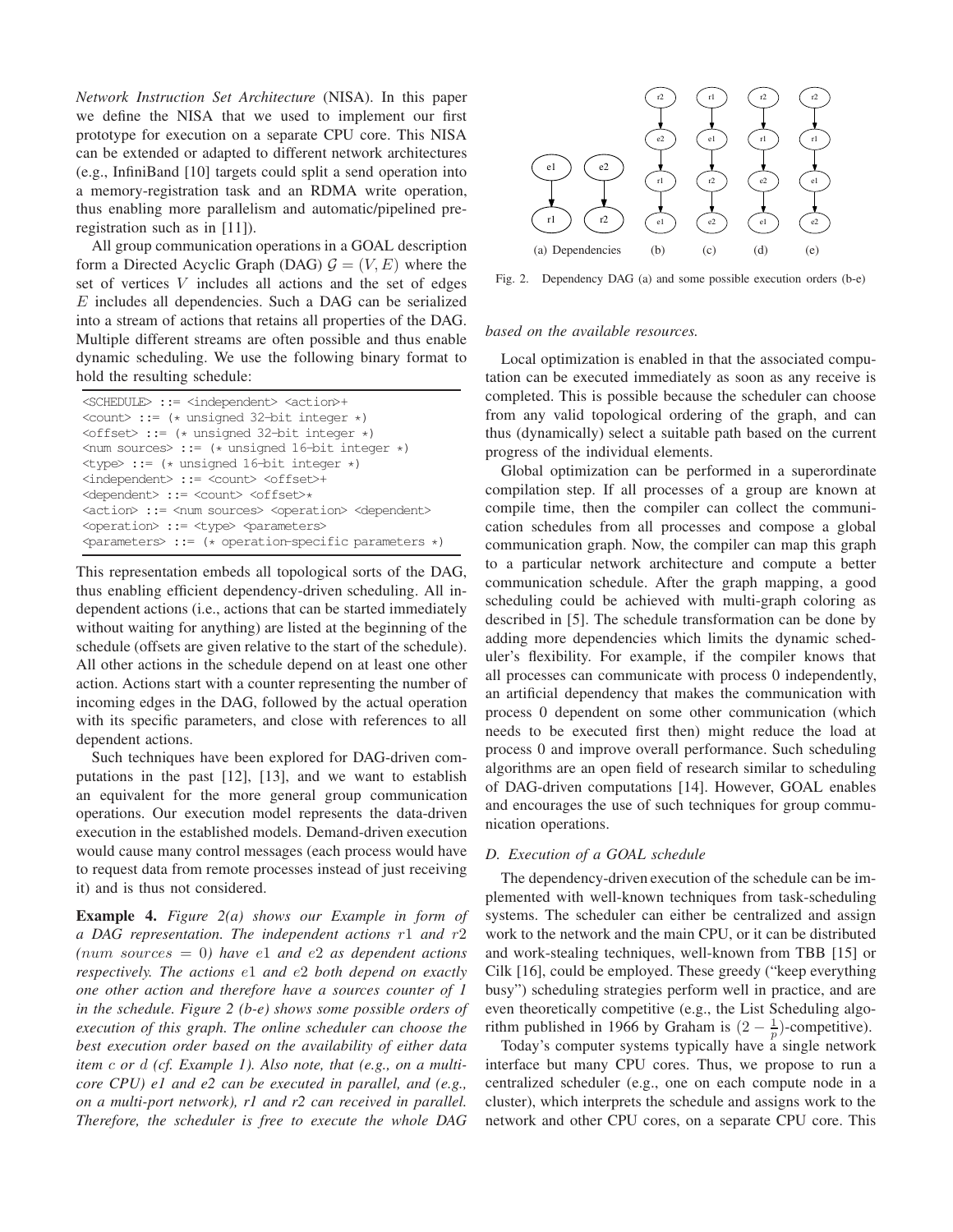technique can be changed if it turns out to limit performance (e.g., if the number of cores or network interfaces becomes too large to be managed by a single thread).

We also pay special attention to a simple execution in minimalistic environments. This enables the implementation of a scheduler in hardware (for example on a network card or another appliance with access to the host memory). In the following, we show how a simple and efficient scheduler can be implemented that interprets GOAL schedules.

Our proposed centralized scheduling scheme, representing GOAL\_Sched\_run(), is described in the following. Let  $\mathcal R$ be the set of running (or outstanding) action items, and let  $\alpha$ and  $\delta$  represent single actions.  $\lambda$  is an integral number.

|                 | 1 $\mathcal{R} = \emptyset$                               |
|-----------------|-----------------------------------------------------------|
|                 | 2 <b>foreach</b> independent action $\alpha$              |
| 3               | start action $\alpha$                                     |
| $\overline{4}$  | $R \Leftarrow R \cup \alpha$                              |
| $5\overline{)}$ | end for                                                   |
| 6               | while $(\mathcal{R} \neq \emptyset)$                      |
| $7\phantom{.0}$ | $\alpha \Leftarrow$ next completed action in $\mathcal R$ |
| 8               | $\mathcal{R} \Leftarrow \mathcal{R} \setminus \alpha$     |
| 9               | <b>foreach</b> dependent action $\delta$ of $\alpha$      |
| 10              | $\lambda \Leftarrow$ decrease sources counter of $\delta$ |
| 11              | if $(\lambda = 0)$                                        |
| 12              | start action $\delta$                                     |
| 13              | $R \Leftarrow R \cup \delta$                              |
| 14              | end if                                                    |
|                 | 15 end for                                                |
| 16              | end while                                                 |

Listing 1. Pseudocode for a centralized scheduler

The scheduling/execution algorithm in Listing 1 starts independent actions, waits for any completion and starts a dependent action when all its dependencies are satisfied. A blocking implementation waits until a next action is completed. A nonblocking implementation, however, needs to remember  $\mathcal{R}$ , leaves the loop at Line 7, and resumes at the same position whenever the operation is progressed.

With some modifications, a schedule can be executed in a limited memory environment by using a sliding window, much like a superscalar CPU uses an instruction window. However, some additional memory is needed in the case where an action gets completed but its corresponding dependent actions are not yet in the current window.

# **Theorem 3.** *A schedule with* n *actions can be executed using a sliding window of size*  $\mathcal{O}(1)$  *and*  $\mathcal{O}(n)$  *additional space.*

*Proof:* The number of edges f from finished actions to another action  $a$  that is not in the window yet can be stored in a table  $H[a] \to f$ . When the action a enters the window, its incoming count is decremented by  $f$ . The maximum size of  $H$  is limited by the total number of actions n. With a schedule resulting from an adversary DAG where for  $1 \leq i < n$ , action i has an edge to action  $i + 1$ , and for  $1 \leq j \leq n/2$ , action j has an edge to action  $j + \frac{n}{2}$ , it can be shown that this bound is tight. Such an adversary DAG is shown in Figure 3 for 10 actions. We observe that with a window size of 2, storage of  $n/2$  is needed to remember the completed actions for all items

that are to the right of the sliding window.



Fig. 3. Illustration of a schedule with 10 actions and a window size of 2

This might cause concern in a hardware implementation, e.g., an implementation where a schedule is streamed to a network interface for asynchronous execution. We argue that every schedule can be adapted to run with constant space.

# **Theorem 4.** *The space requirements to execute a schedule can be reduced to*  $\mathcal{O}(1)$  *if dummy actions are added.*

*Proof:* Inserted dummy actions, which are not executed (i.e., they represent NOPs), can be used to introduce additional dependencies, such that:

• all actions between two consecutive dummy actions  $i$  and  $j$   $(i < j)$  depend on the completion of i, and

• dummy action  $j$  depends on all actions between  $i$  and  $j$ . Such a transformed schedule needs to remember at most  $j - i - 1$  action items (equidistant dummies). The order of actions must be a valid order according to the topological sort of the original graph. All spare dependencies crossing the dummy actions can now be removed safely while retaining (restricting) the original dependencies. Thus, it is possible to limit any window-based scheme to have a maximum number of unreachable actions during execution.

This transformation allows every schedule to be broken up into smaller pieces by the compiler. Our modified example schedule is show in Figure 4. However, this restriction in parallelism is likely affecting performance adversely, and our experience suggests to support at least a number in the order of  $\log p$  where p is the targeted number of processes.



Fig. 4. Transformed DAG with a maximum memory demand of 3 items, independent of the window size

#### IV. COMMON COLLECTIVE ALGORITHMS IN GOAL

In this section, we explain how to implement some classes of algorithms in GOAL that reflect commonly used group communication operations. GOAL itself is a simple domainspecific language to express such operations. However, it is not mighty enough to define these operations in a dynamic way, i.e., independent of a particular data and process layout. Thus, a definition of an algorithm in GOAL has to be generated in a preprocessing step before it can be compiled. If the preprocessing language is Turing complete, like for example the template system of C++, then arbitrary communication and computation operations can be expressed with GOAL.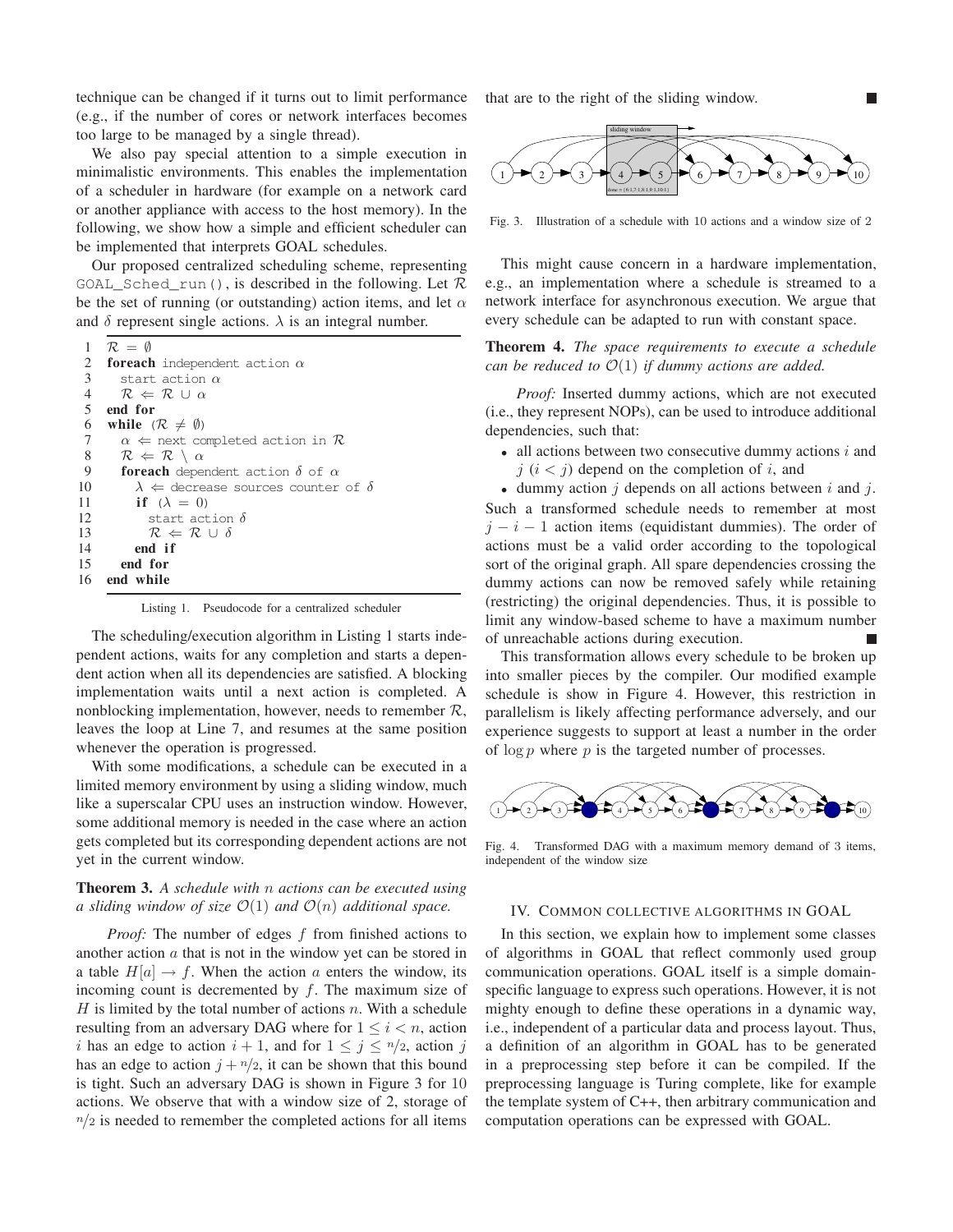## *A. Tree Algorithms*

Tree-based algorithms are important to minimize the running time of latency-bound operations. Typical examples are broadcast and reduction on binomial trees [17]. The following pseudocode can be used to generate a broadcast operation in GOAL ( $i =$  process rank and  $p = #$  of processes, see Def. 1).

```
recv = -1 // valid identifiers are \geq 0for r = 0 to \lceil \log_2 p \rceil - 1send = -1if ((i+2^r < p) and (i < 2^r))send = GOAL\_Send(q, \text{buf}, \text{size}, \text{ i+2}^r)end i f
  if ((send > 0) and (recv > 0))
    GOAL_Requ(g, send, recv)
  end if
   if ((i \geq 2^r) and (i < 2^{r+1})recv = GOAL_Recv(g, buf, size, i-2^r)
  end i f
end for
```
Listing 2. Generating a broadcast tree rooted at process 0 in GOAL

A reduction tree can be built in a similar way. The main difference is that data has to be transformed after it is received and before it is sent. This replaces the *requ* clause (GOAL\_Requ) with a function that requires the receive to finish and must complete before the send is started.

## *B. Dissemination Algorithm*

The dissemination algorithm is often used to implement operations that do not have a single root but where information can be computationally reduced or combined during the communication [17]. We show how to generate a general n-way dissemination [18] pattern with a reduction operation. The  $n$ -way dissemination algorithm degenerates to the original algorithm by Hengsen [19] for  $n = 1$ .

```
for r = 0 to \lceil \log_{n+1} p \rceil - 1for w = 1 to n
    send[w-1] = GOAL\_Send(q, localbuf, size,(i + w \cdot (n + 1)^r) mod p)
  end for
  if (r > 0)prev = recv[0]
    for w = 1 to n-1red = GOAL\_Exec(q, op, but[w-1], size, but [w], size)GOAL_Requ(g,red,recv[w])
      GOAL_Requ(g,red,prev)
      prev = red
    end for
    red = GOAL_Exec(g,op,buf[n-1],size,localbuf,size)
    GOAL_Requ(q,red,recv[0])
    GOAL_Requ(g,send[n-1],prev)
    for w = 1 to n
      GOAL_Requ(g,send[w-1],red)
    end for
  end i f
  for w = 1 to n
    recv[w-1] = GOAL\_Recv(q, but[w-1], size,(i - w \cdot (n + 1)^r) mod p)
  end for
```
## **end for**

Listing 3. Generating a n-way dissemination pattern with a reduction operation

## *C. Other Algorithms and Schedule Size*

The size of the schedule clearly depends on the implemented algorithm. For dissemination and tree based algorithms, the size is  $s_{tree} = \mathcal{O}(\log p)$ . For other algorithms, such as a pipelined broadcast operation of with  $k$  data fragments, the schedule size scales with  $s_{pipe} = \mathcal{O}(k)$ , which could be problematic. Although this number of fragments is typically rather small for a reasonable segment size (i.e., one that leads to a good performance). The maximum size of a useful schedule is also trivially bounded by the proof of Theorem 1 to  $s = \mathcal{O}(k \cdot p)$ . Average schedules are considerably smaller, often bounded by  $\mathcal{O}(\sqrt{n} + \log p)$  for some message size *n*.

We note that many algorithms generate well-structured GOAL schedules. For example in a pipelined chain broadcast with a message size of *n*, every node sends  $\lceil n/s \rceil$  fragments with a segment size of  $s$  to its neighbor. It is possible to find domain-specific compression schemes for such regular schedules with a much lower resource usage even during execution. We are considering such features as worthwhile candidates for future GOAL extensions.

Those theoretical considerations show that only a minimal overhead is added for storing schedules. We will show with practical experiments in the next section that storing, creating, and interpreting the schedules only adds negligible runtime overhead.

#### V. IMPLEMENTATION AND RESULTS

In order to show the applicability of our approach, we implemented a compiler/assembler, a library interface and the scheduler/executor outlined in Listing 1 with and without a separate communication thread. We compared our binomial tree broadcast implementation that is similar to Listing 2 with the optimized tuned collective implementation in Open MPI 1.3 [3]. The tuned collective implementation in Open MPI chooses a binomial broadcast tree for small messages. Figure 5 shows the MPI\_Bcast latency for both implementations. We see that the addition of our scheme is very comparable to highly optimized implementations.



Fig. 5. Comparison of Open MPI and GOP on 256/512 processes on 64/128 InfiniBand nodes